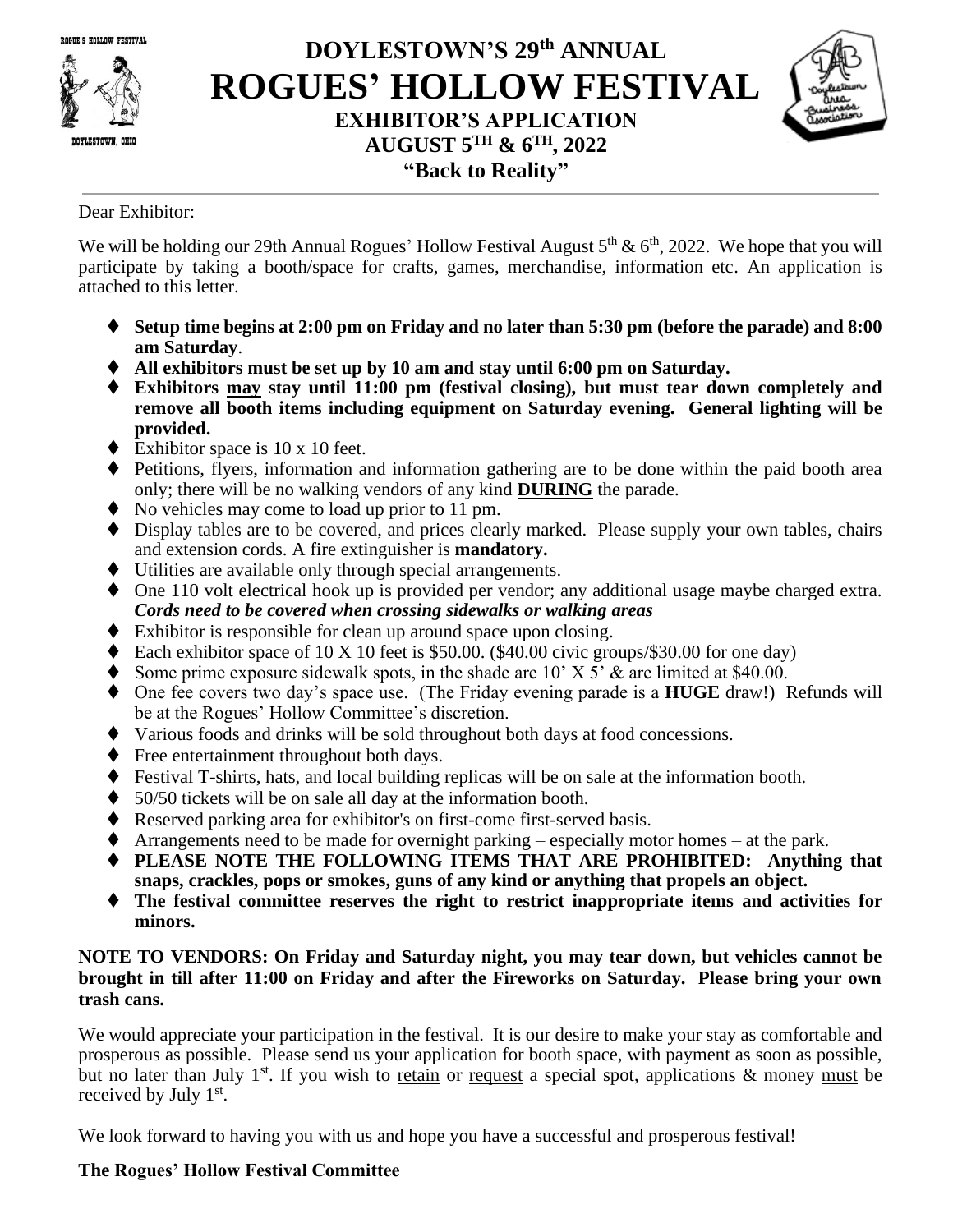Please return this portion with your completed application. Thank you.

Please list all products being sold below